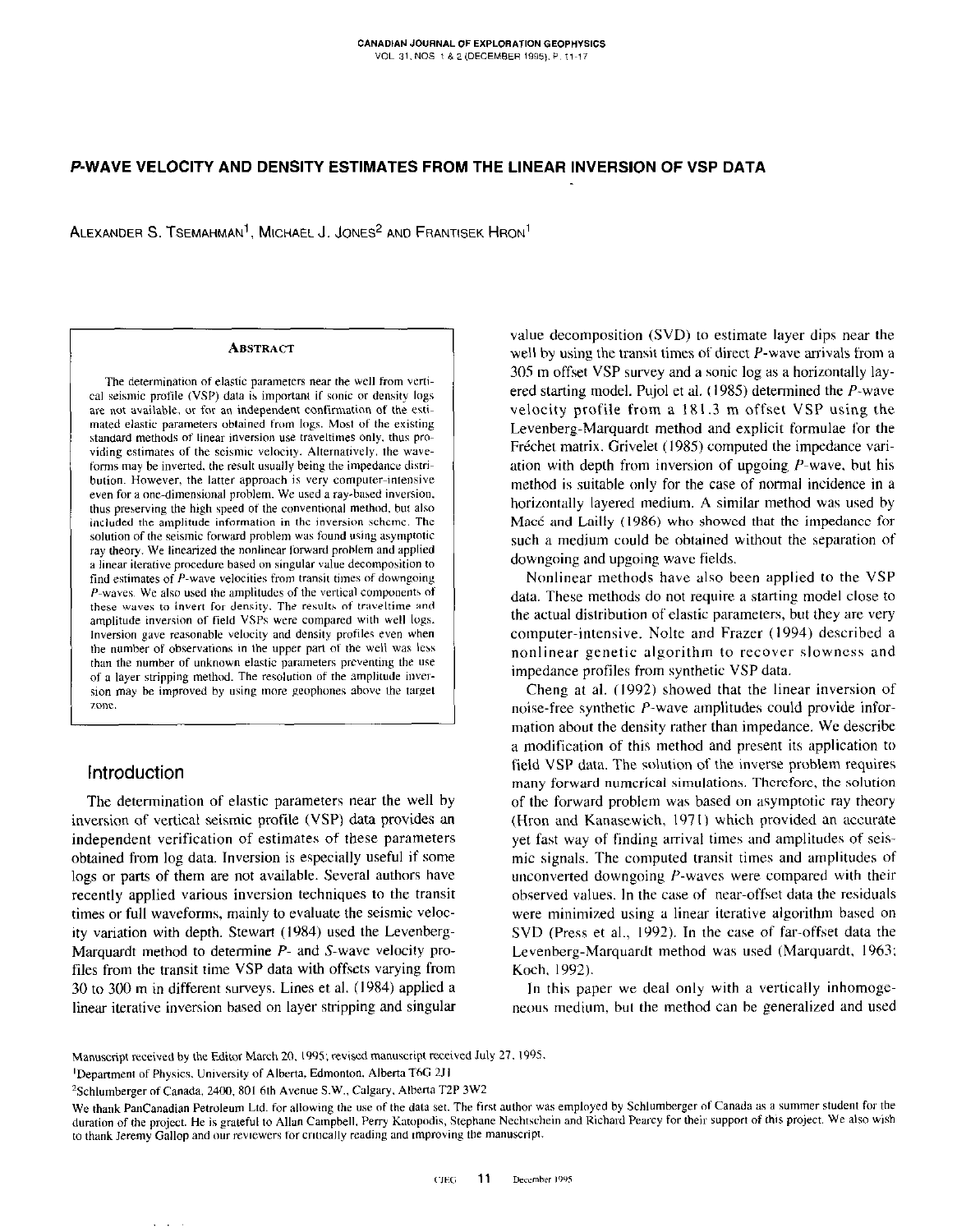for determining the elastic parameters of two-dimensional structures from VSP data. An implementation of the raybased, linear iterative inversion of crustal refraction and wide-angle reflection data is shown in Shahriar (1986) and in Zelt and Smith (1992).

We used computed synthetic data to demonstrate different aspects of the algorithm. A field VSP data set was also inverted. We used the transit times of downgoing P-waves to find the  $P$ -wave velocity variation with depth from a nearzero offset VSP. Assuming a horizontally layered model, we also determined the P-wave velocity from the far-offset data. Both profiles were similar to the corresponding sonic log. The chi-square statistic was applied to examine the validity of the solution. The fit of the near-offset data to the solution was found to be satisfactory. The fit of the offset data could be improved by using a two-dimensional generalization of the inversion algorithm. Finally, we obtained the density estimates from the amplitudes of downgoing P-waves. The density was in the same range as the log data.

#### METHOD

We assume that the medium under consideration satisfies the following constraints:

-it is isotropic and linearly elastic;

- it consists of homogeneous layers with horizontal interfaces:



Fig. 1. Model of the medium. P-wave velocity  $V_p$ , S-wave velocity  $V_S$  and density  $\rho$  are constant within each layer.

- the distance between the source and the receiver is greater than the predominant wavelength of the signal; and

– the angles of incidence are smaller than the critical angle.

The last assumption is not crucial. It was made only for simplifying the computation of the Fréchet derivatives of the amplitudes.

The seismic sources are located on the surface and the geophones are placed in the well. Some layers (usually in the upper part of the well) may contain no geophones. The positions of interfaces are assumed to be known from the log data. Figure I shows a typical setup of the VSP experiment.

### The forward modelling

The transit time of an unconverted downgoing P-wave recorded at the geophone is given by

$$
t = \sum_{j=1}^{J} \frac{h_j}{V_{Pj} \cos \theta_j},
$$
 (1)

assuming that the P-wave velocity  $V_{Pj}$  of the *j*th layer is constant. Here  $h_1=H_1$ ,  $h_j=H_j-H_{j-1}$ ,  $j=2,3, ..., J-1$ ,  $h_j=H_G$  $-H_{J-1}$ . The total number of layers is denoted by J,  $H_i$  is the depth of the *j*th interface,  $h_i$  is the thickness of the *j*th layer,  $\theta_i$  is the angle between the ray and the z-axis at the *j*th interface, and  $H_G$  is the depth of the geophone. Equation (1) can be rewritten as

$$
t = \sum_{j=1}^{J} \frac{h_j}{V_{Pj} \sqrt{1 - p^2 V_{Pj}^2}},
$$
 (2)

where  $p = \sin{\theta_i/V_{P_i}}$  is the ray parameter. We differentiate t with respect to  $V_{pi}$  to get

$$
t'_{V_{p_i}} = \frac{\partial t}{\partial V_{p_i}} + \frac{\partial t}{\partial p} p'_{V_{p_i}} = -\frac{h_j}{V_{p_j}\sqrt{1 - p^2 V_{p_j}^2}}.
$$
\n(3)

Transit times (2) and derivatives (3) are used together with the observations as the input values for the traveltime item tive inversion.

The zero-order approximation of asymptotic ray theory gives the following expression for the vertical component of particle motion in a stack of isotropic elastic layers with herizontal interfaces (Hron and Kanasewich, 1971):

$$
u(s) = \frac{u(s_0)}{L} \left(\frac{z_S}{z_G}\right)^{1/2} \left(\prod_{j=1}^{J-1} \left(\frac{z_j^*}{z_j^*}\right)^{1/2} R_j\right) f(t - t_G).
$$
\n(4)

Here  $u(s_0)$  is the amplitude of the vertical component at a reference point on the ray at the distance  $s_0$  from the source,  $z_S$  and  $z_G$  are the impedances at the source S and geophone  $G, z_i^+$  is the impedance for the incident wave at the jth point of incidence, and  $z_i^-$  is the impedance at the same point, but related to the transmitted wave. We denote by  $f(t)$  the time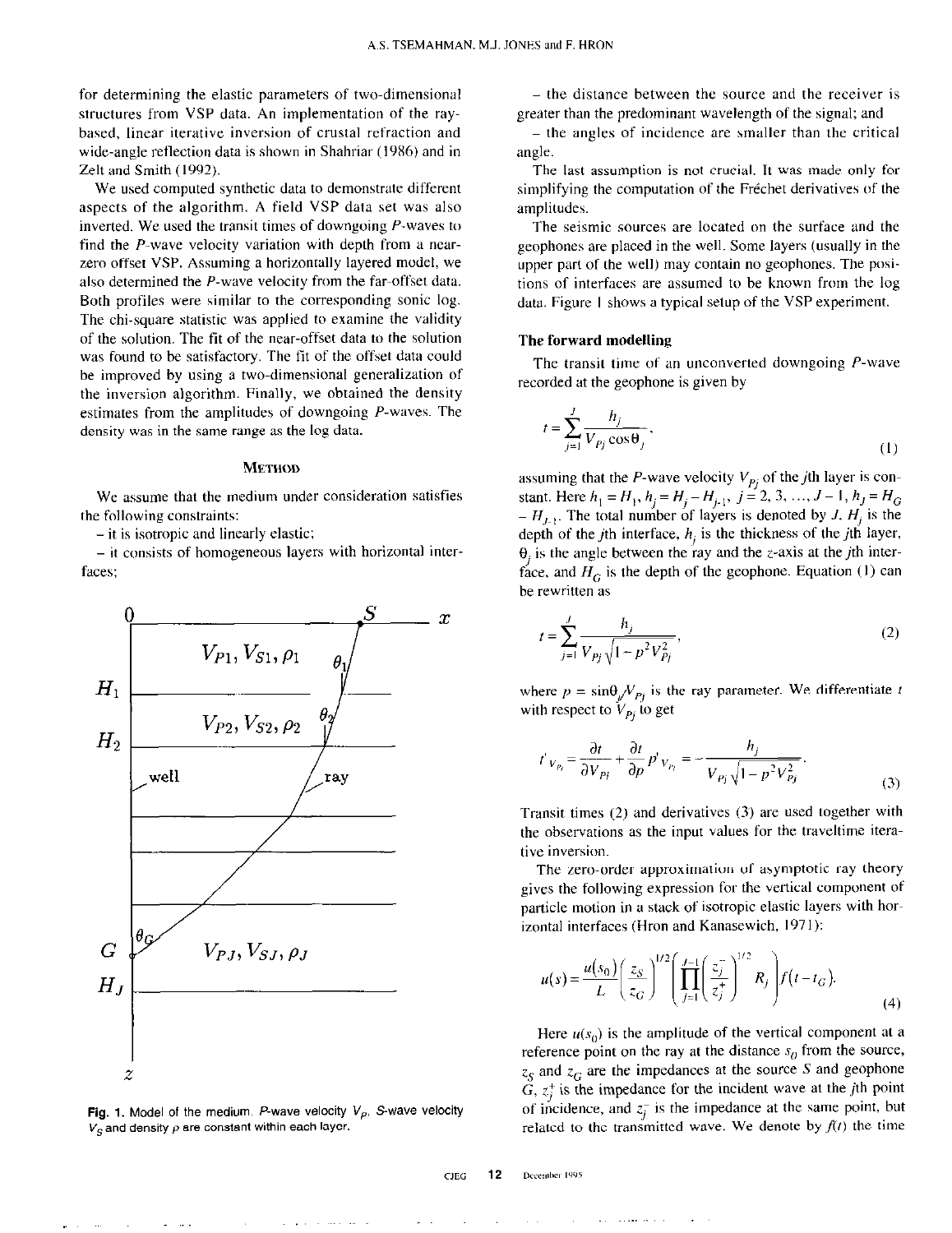dependence of the source, by  $t_G$  the arrival time of the seismic signal at the geophone and by  $R_i$ , the transmission coefficient at the  $j$ th point of incidence. The geometrical spreading is given by

$$
L = \left(X\left|\frac{\partial X}{\partial \theta_S}\right|\frac{\cos \theta_G}{\sin \theta_S}\right)^{1/2} \prod_{j=1}^{J-1} \left(\frac{\cos \theta_j^+}{\cos \theta_j^-}\right)^{1/2},\tag{5}
$$

where X is the offset,  $\theta_i^+$  and  $\theta_i^-$  are the angle of incidence and the angle of transmission at the  $j$ th point of incidence, whereas  $\theta_s$  and  $\theta_G$  denote the angles between the ray and the z-axis at the source and geophone, respectively.

Assuming that the elastic parameters (P-wave velocity, Swave velocity and density) are constant within each layer and applying expressions (4) and (5) for computing the amplitude  $w$  of the vertical component of a downgoing  $P$ wave, one finds for a stack of homogeneous layers:

$$
w = \frac{w_0 \cos \theta_G}{L} \prod_{j=1}^{J-1} R_j.
$$
 (6)

Here  $w_0 = u(t_0) f(t - t_0)$  is the (constant) source amplitude, and the geometrical spreading is of the form

$$
L = \frac{\cos \theta_S}{V_{p_1}} \left( \sum_{j=1}^{J} \frac{h_j V_{p_j}}{\cos \theta_j} \sum_{j=1}^{J} \frac{h_j V_{p_j}}{\cos^3 \theta_j} \right)^{1/2}.
$$
 (7)

Standard expressions for transmission coefficients can be found in numerous texts such as Aki and Richards (1980). Using equations (6) and (7) we computed the amplitudes and found their partial derivatives with respect to the elastic parameters numerically. We then used the computed values together with the observations as input for the amplitude inversion. The inversion algorithm is described in the next subsection.

#### The inverse problem

A convenient method for solving the inverse problem requires the linearization of the forward problem. A review of various matrix inverse techniques can be found, for exampie, in Lines and Treitel (1984). We present a brief outline of the method. A Taylor series expansion of the data vector d in the vicinity of the initial response  $\mathbf{d}_0 = \mathbf{d}(\mathbf{m}_0)$  yields

$$
\mathbf{d}(\mathbf{m}) = \mathbf{d}_0 + \sum_{k=1}^K \left(\frac{\partial \mathbf{d}}{\partial m_k}\right)_{\mathbf{m}_0} \left(m_k - m_k^{(0)}\right),\tag{8}
$$

assuming that high-order terms are small. Here  $m$  is the model vector and  $m_0$  represents the vector of initial model parameters (i.e., the starting model). Equation (8) can be rewritten in matrix form:

 $\Delta d = D \Delta m,$  (9)

where  $\Delta \mathbf{m} = \mathbf{m} - \mathbf{m}_0$  is the correction vector,  $\Delta \mathbf{d} = \mathbf{d}(\mathbf{m}) - \mathbf{d}_0$ is the residual vector. and

$$
\mathbf{D} = \left[ \left( \frac{\partial d_n}{\partial m_k} \right)_{\mathbf{m}_0} \right] \tag{10}
$$

is the Fréchet matrix. It is an  $N$  by  $K$  real matrix,  $N$  being the number of observations and  $K < N$  the number of model parameters.

From equation (9)

$$
\mathbf{m} = \mathbf{m}_0 + \mathbf{D}^{-1} \Delta \mathbf{d},\tag{11}
$$

implying that an improved model can be found in terms of the initial model, the Fréchet inverse and the residual vector.

The singular value decomposition of an  $N$  by  $K$  real matrix D is any factorization of the form

$$
\mathbf{D} = \mathbf{U}\mathbf{\Lambda}\mathbf{V}^T,\tag{12}
$$

where U is an N by K orthogonal matrix,  $\Lambda$  is a K by K diagonal nonnegative matrix (the matrix of singular values  $\lambda_i$ ), and V is a K by K orthogonal matrix (Lanczos, 1961). The superscript  $<sup>T</sup>$  denotes transpose. Once factorization (12) is</sup> found, the generalized inverse of a rectangular matrix  $\bf{D}$  is written

$$
\mathbf{D}^{-1} = \mathbf{V} \boldsymbol{\Lambda}^{-1} \mathbf{U}^T. \tag{13}
$$

Substituting this into equation (11), we get

$$
\mathbf{m} = \mathbf{m}_0 + \mathbf{V} \boldsymbol{\Lambda}^{-1} \mathbf{U}^T \boldsymbol{\Delta} \mathbf{d} \,,\tag{14}
$$

which together with (10) provides a practical way for finding an unknown model. Since the true dependence  $\mathbf{d} = \mathbf{d}(\mathbf{m})$  is nonlinear, a reasonable model m can be found through iterations if a starting model is close enough to the actual values of the model parameters.

The chi-square statistic was used to estimate the fit of the data to the model for the case of traveltime inversion. We assumed that the transit times  $t_n$  had a measurement error that was random and normally distributed around the time corresponding to the actual model. Let  $\sigma$  be the standard deviation of this Gaussian distribution. Inversion minimizes the quantity

$$
\chi^2 = \frac{1}{\sigma^2} \sum_{n=1}^{N} (\Delta t_n)^2 = \frac{1}{\sigma^2} \sum_{n=1}^{N} (t_n - t_n(\mathbf{m}))^2
$$
 (15)

which corresponds to the maximum likelihood estimate of the model parameters  $m_1, ..., m_K$ . The ratio  $\chi^2 = \chi^2/v$ , where  $v$  $N - K$  is the number of degrees of freedom and  $N > K$  is frequently used as a measure of the goodness-of-fit of the data to the model (Bevington, 1969). The model is reasonable if  $\chi^2$  is reasonably close to 1.

The SVD algorithm is especially useful when some singular

$$
CIEG = 13
$$
 December 1995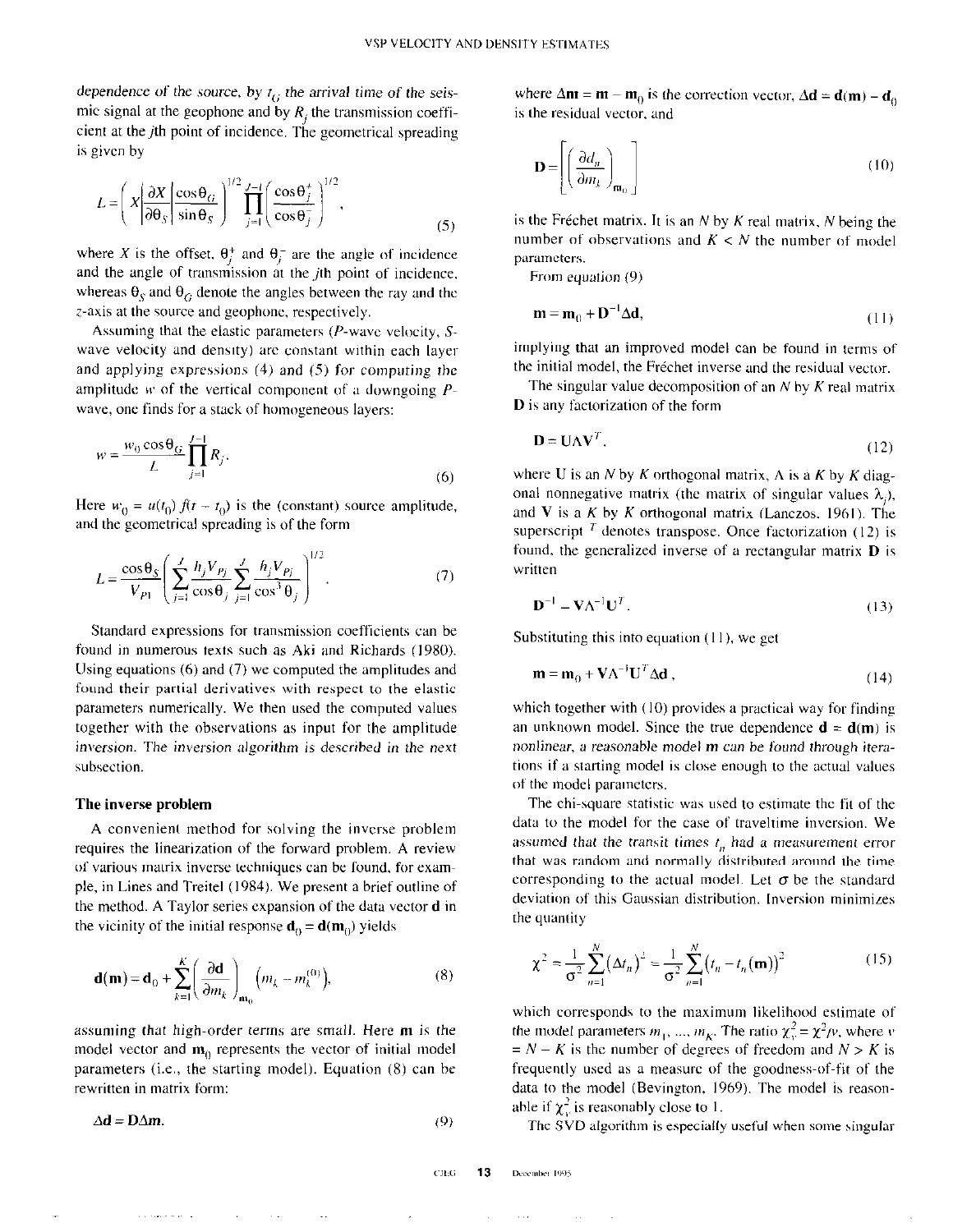values  $\lambda_i$  are zero or very small, i.e., the matrix **D** is ill-conditioned, and when other algorithms, such as Gauss-Jordan elimination, fail to find solution (13). In this case, instead of equation (14), which is equivalent to the so-called normal equation

$$
\Delta \mathbf{m} = (\mathbf{D}^T \mathbf{D})^{-1} \mathbf{D}^T \Delta \mathbf{d},\tag{16}
$$

we use the Levenberg-Marquardt method (Marquardt, 1963):

$$
\Delta \mathbf{m} = (\mathbf{D}^T \mathbf{D} + \beta \mathbf{I})^{-1} \mathbf{D}^T \Delta \mathbf{d},\tag{17}
$$

where  $\beta$  is a damping factor and **I** is the unit matrix. Substituting expressions  $(12)$  and  $(13)$  into equation  $(17)$  we get

$$
\mathbf{m} = \mathbf{m}_0 + \mathbf{V} \left( \mathbf{\Lambda}^2 + \mathbf{\beta} \mathbf{I} \right)^{-1} \mathbf{\Lambda} \mathbf{U}^T \mathbf{\Delta} \mathbf{d}.
$$
 (18)

The parameter  $\beta$  in equation (18) is chosen so that  $\chi^2$  is minimired. The flow chart for the traveltime and amplitude inversion is shown in Figure 2.

### **APPLICATION TO SYNTHETIC DATA**

To study the feasibility of the method we generated two noise-free, synthetic VSP data sets and applied the linear inversion algorithm to get estimates of the P-wave velocity and the density. The parameter  $\beta$  was equal to 0 in both examples. One of the synthetic examples represented a devi-



Fig. 2. Flow chart for the inversion algorithm.

ated well of 2200 m depth, with a surface source located at the offset of 200 m. The elastic medium below the surface consisted of I2 horizontal homogeneous layers of unknown P-wave velocities. The geophone positions were located from 515 to 2000 m with a spacing of IS m. The total number of geophones was 100. We inverted simultaneously for all 12 layers. The result of traveltime inversion is shown in Figure 3. The obtained P-wave velocity profile coincided with the correct model. It did not depend on the initial guess if the latter was chosen in the range from about 1500 to 5000  $m/s$ . In particular, both initial  $P$ -wave velocity profiles shown in Figure 3 converged to the correct model in 6 iterations.

The other synthetic example was based on a field set of VSP data. The medium was subdivided into a stack of 25 horizontal homogeneous layers. The maximum depth of the vertical well was 3375 m. The source was located 6.8 m below the wellhead at the offset of 80 m. The downhole sensors were placed from 100 to 3370 m. The total number of traces was 76. The vertical distance between two adjacent traces was about 150 m in the upper part of the well from  $100$  to  $2200$  m. Below  $2200$  m the increment was approximately 20 m. In this synthetic example we inverted only for density, assuming that the positions of interfaces and both P- and S-wave velocities were known and fixed. For the field example described in the next section, one indeed could keep the P-wave velocity fixed for each layer because the accuracy of its determination from the traveltime inversion was high. The S-wave velocity was not known so accurately. However, the sensitivity of the near-offset amplitude inversion with respect to the S-wave velocity was found to be small, with the singular values for the S-wave velocity



Fig. 3. Traveltime inversion of the synthetic data for P-wave velocity afier 6 iterations.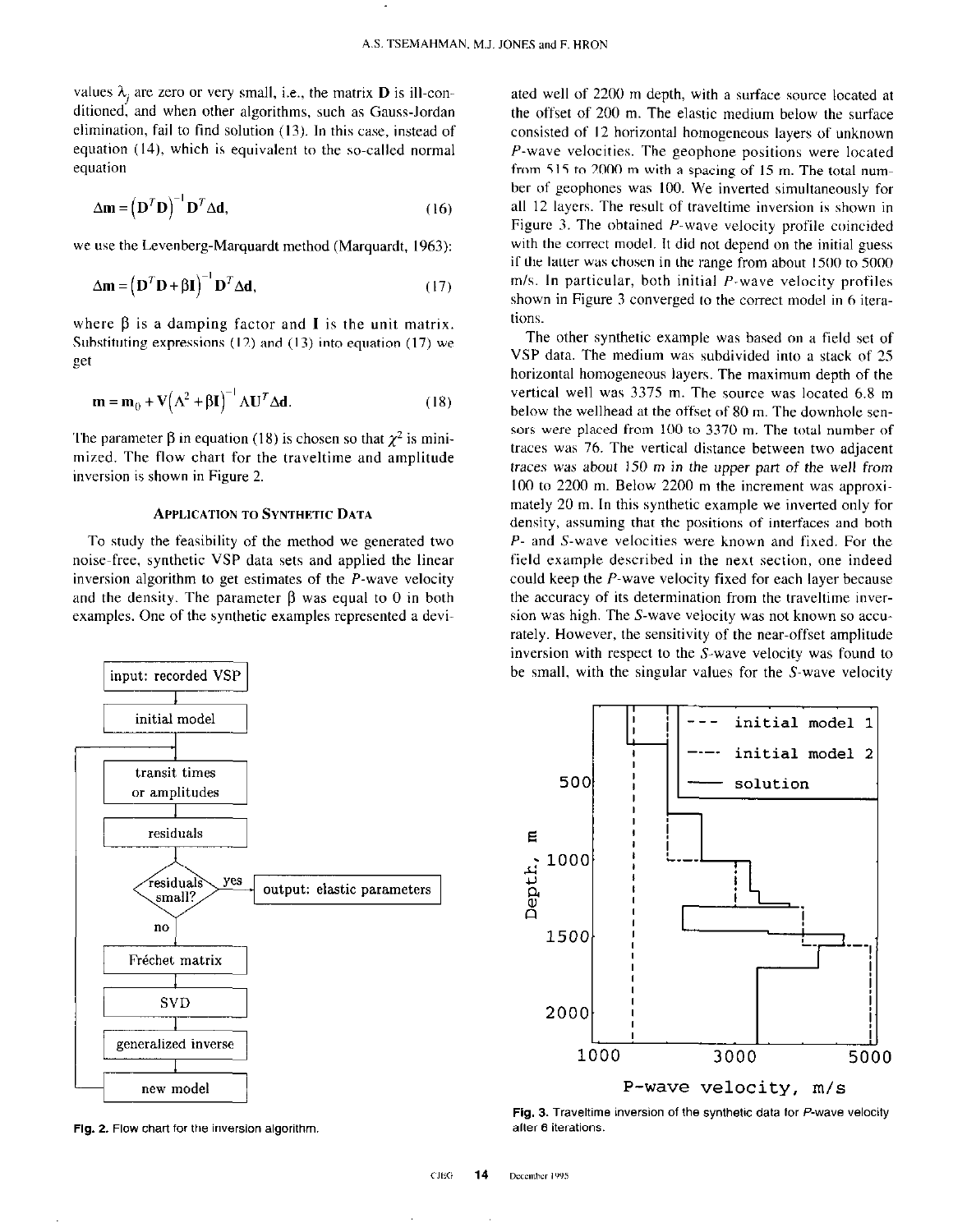

Fig. 4. Amplitude inversion of the synthetic data for density after 5 iterations.

being 2-3 orders of magnitude less than the singular values for density.

A starting model for the density profile was  $2.5 \cdot 10^3$  kg/m<sup>3</sup> for all layers. The result of the amplitude inversion for density is shown in Figure 4. The correct values of density for the lower 17 layers (from 1450 to 3375 m) were found in 5 iterations

### APPLICATION TO FIELD DATA

We used transit times and amplitudes of the vertical components of downgoing  $P$ -waves from a two-offset VSP survey to determine the P-wave velocity and density profiles. Two Vibroseis sources were located at 80 m and 1600 m offsets, 6.8 and 8.5 m below the wellhead, respectively. The depth of the vertical well was 3375 m. The seismic signals were recorded using geophones placed in the well at depths of 100 m to 3700 m. We used 75 traces for the near-offset traveltime inversion. The spacing between two adjacent traces was about 150 m in the upper part of the well and about 20 m in the lower part of the well (below 2200 m). For the computations, we considered the medium to be a stack of 25 homogeneous layers with horizontal boundaries. The depths of the boundaries were estimated from the sonic log. The starting model for the  $P$ -wave velocity was 3 km/s for all layers.

Figure 5a shows the result of an SO m offset inversion for P-wave velocity and the corresponding sonic log data. The damping factor was set to 0. The residual was 0.44 ms per trace after 5 iterations. It is known that VSP transit times are greater than sonic log times (De et al., 1994); however, the sonic log times which we used for the comparison were already corrected for dispersion. We applied the chi-square statistic to estimate the fit of the transit times to the model. The standard deviation of the real data was taken as 0.5 ms for all data points. On the final iteration the value of  $\chi^2$  was found to be 59. It fell into the range of  $\chi^2$  statistic with an average value  $v = N - K = 50$  and a standard deviation



Fig. 5. P-wave velocities from traveltime inversion and average velocities from the sonic log: (a) 80 m offset (5 iterations); (b) 1600 m offset (3 iterations).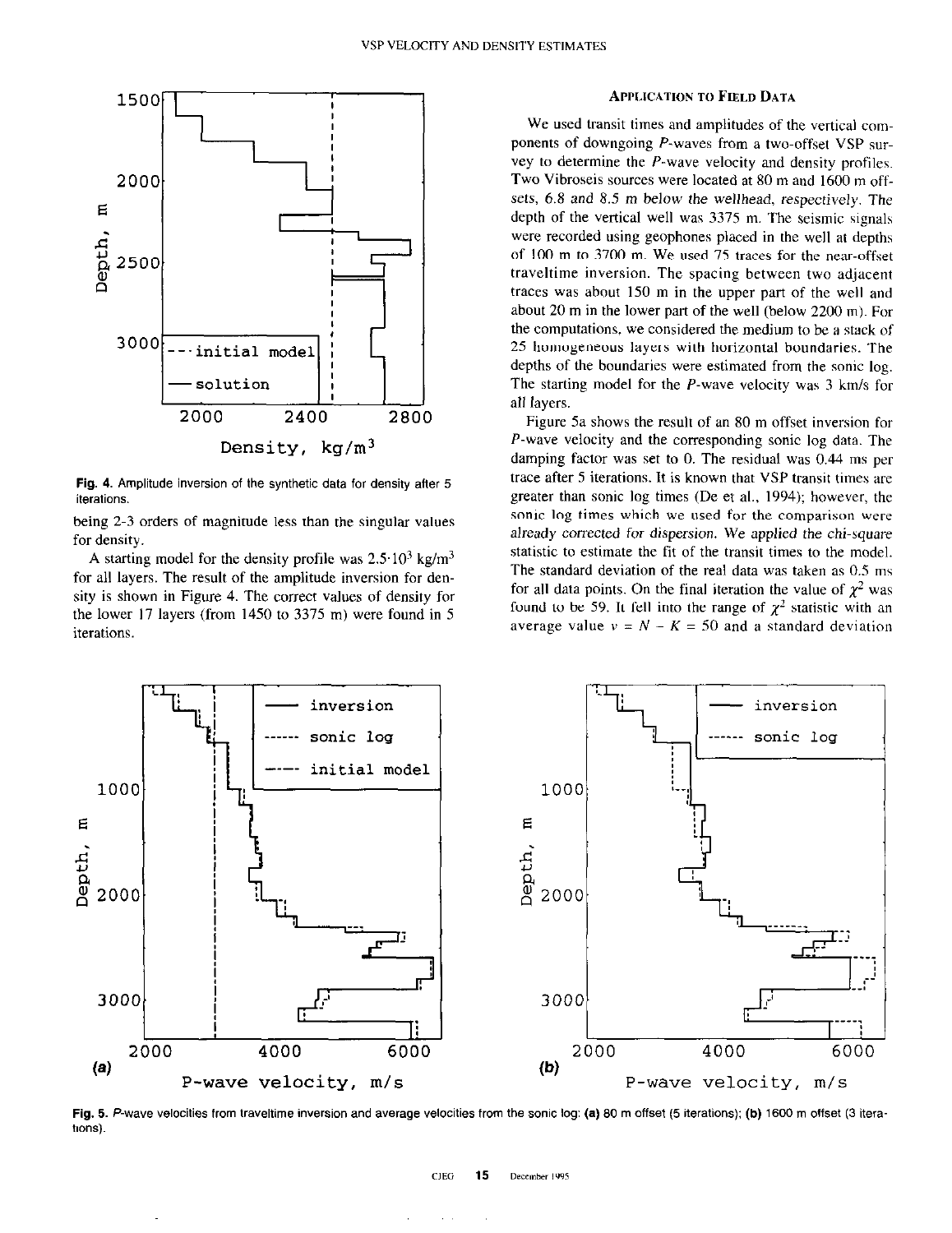$\sqrt{2v}$  = 10. The corresponding value of  $\chi^2_v$  was 1.18, so the model was considered plausible.

The total number of traces recorded was 90 in the 1600 m offset experiment. The geophones were located from 1500 to 3300 m with the spacing of approximately 20 m. The P-wave velocity profile obtained from the near-offset inversion was used as a starting model for the far-offset inversion. The parameter  $\beta$  was chosen to be  $10^{-11}$ . The traveltime inversion of far-offset VSP data is shown in Figure 5b. The final residual was 0.79 ms per trace after 3 iterations. The result was in agreement with both the near-offset inversion and average velocities from the sonic log. though this agreement was worse than in the case of the near-zero offset inversion. On the final iteration  $\chi^2_v = 225 / 90 = 2.5$ . A possible explanation for this fact was that a simple one-dimensional model of a stack of horizontal layers was not completely adequate for the far-offset survey. In particular, the effect of dip may be important. This effect can be taken into account using a twodimensional generalization of the inversion algorithm.

The amplitude inversion of field data was done for the target zone, i.e., for the lower 12 layers (from 2050 to 3375 m). We used the amplitudes of the vertical components of downgoing P-waves from 61 traces for inversion. The top trace was located at 2050 m, the spacing between two adjacent traces was about  $20 \text{ m}$ , and the bottom trace was at  $3370 \text{ m}$ . The density log was chosen as a starting model. The parameter  $\beta$  was set to 0. We used the P-wave velocity profile obtained from the near-offset traveltime inversion (Figure 5a) to find the transmission coefficients in equation (6) and their partial derivatives. The S-wave velocity  $V_s$  was assumed to be proportional to the P-wave velocity, specifi cally  $V_s = V_p / \sqrt{3}$ . The density profile after 3 iterations is



Fig. 6. Densities from inversion of the amplitudes of the vertical components of downgoing P-waves and average densities from log data: 80 m offset (3 iterations).

L

shown in Figure 6. All densities obtained range from 2015 to 2750 kg/ $m<sup>3</sup>$ . The average log densities vary approximately from 2300 to 2715 kg/m<sup>3</sup>.

## **CONCLUSIONS**

The linear iterative inversion is a reliable method for finding a P-wave velocity profile from the transit time VSP data if a starting model for the velocity is within geological constraints (Stewart, 1984; Pujol et al., 1985). We presented a modification of the method developed earlier (Cheng et al., 1992) to get the density estimates using the vertical amplitudes of the downgoing P-waves. This modification was suitable for near-offset VSPs and a stratified, laterally homogeneous model of the earth. Using the results of the traveltime inversion of the near-offset field date, we proved that the region near the well could indeed be described in terms of a one-dimensional model. The same procedure can be applied to the transit times of the S-waves to find the S-wave velocity variation with depth. A synthetic example was given to show that the density profile could be found from the amplitude information. We also showed that a linear iterative procedure based on the matrix SVD can be used to get estimates of the density from a near-offset VSP experiment.

The results of the amplitude inversion may be improved in several ways. First, a different setup with more traces in the upper part of the well would be beneficial. This should diminish the error in the density determination for the upper layers. In particular, a layer stripping method can be used if the number of observations (transit times or amplitudes) is greater than or equal to the number of unknown model parameters for each layer. Although exact knowledge of the S-wave velocity is not necessary for the near-offset density inversion, it is desirable to obtain the S-wave velocity estimates and to use them as input for the inversion algorithm to find the density from a far-offset VSP. Finally, one can use the ratio of amplitudes of vertical components of downgoing and upgoing waves rather than the amplitudes of vertical components of downgoing waves in the inversion procedure to diminish the influence of the unknown source function and imperfect coupling of the downhole geophones as it was done by Cheng et al. (1992) for synthetic data.

#### **REFERENCES**

- 
- 
- Cheng, S., Hron, F. and Daley. P.F., 1992. Determination of shear wave velocities and densities from  $P$ -wave amplitudes in VSP data: Can. J. Expl. Geophys. 28, 19-29.
- De, G.S., Winterstein, D.F. and Meadows, M.A. 1994, Comparison of Pand S-wave velocities and  $Q$ 's from VSP and sonic log data: Geophysics 59, 1S1?~1520.
- Grivelet, P.A., 1985. Inversion of vertical seismic profiles by iterative modeling: Geophysics 50, 924-930.
- Hron, F. and Kanasewich, E.R., 1971, Synthetic scismograms for deep seismic sounding studies using asymptotic ray theory: Bull. Seis. Soc. Am. 61, 1169-1200